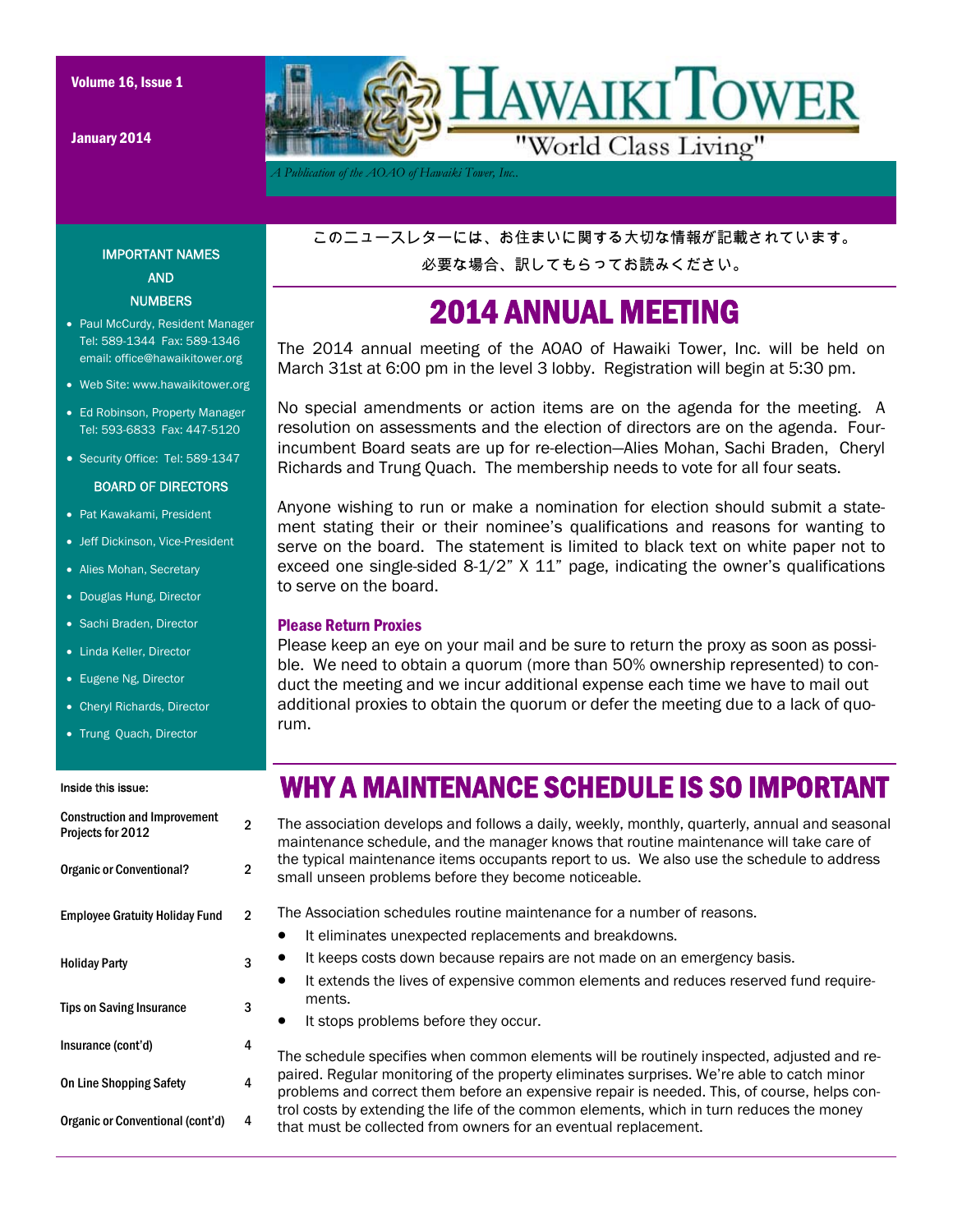#### CONSTRUCTION AND IMPROVEMENT PROJECTS FOR 2013 AND 2014

In 2013 we finished (almost) the installation of new carpeting in the tower hallways and new wallpaper in the level 45 hallway.

 We also finished retrofitting the lighting in the garage, switching from the HID lamps to low energy use LED lamps and new fixtures.

 Work on retrofitting the tower hallway lighting with LED lamps began in December 2013 and that work should finish up in February 2014. This project should increase the lighting in the hallways and elevator vestibules and reduce our electricity consumption at the same time.

## ORGANIC OR CONVENTIONAL? SMARTER SHOPPING, BETTER HEALTH

Until recently, organic produce was found mainly in home gardens, quaint farmers' markets and specialty health food stores. Over the past few years, however, the heightened eco-consciousness of the green movement and health concerns about chemicals used in conventional farming have led to consumer demand for fruits and vegetables grown without synthetic pesticides, artificial fertilizers, irradiation or biotechnology, making organic the fastest growing sector in the food marketplace.

In addition, research is beginning to support the contention that chemicals used in conventional farming can have a negative impact on health. The 2008-2009 annual report from the President's Cancer Panel, "Reducing Environmental Cancer Risk: What We Can Do Now," published in April 2010, encourages consumers to choose organically grown food to help decrease their exposure to environmental toxins, stating in their recommendations, "Give preference to food grown without pesticides, chemical fertilizers and growth hormones."

Despite being more widely available, the cost of organic produce can be as much as 40 percent higher than conventionally grown crops, placing it out of reach for many consumers. The good news is that choosing organic foods to improve your health doesn't have to be an all-or-nothing proposition. The Environmental Working Group (EWG) pub-

*(Continued on page 4)* 



## EMPLOYEE GRATUITY HOLIDAY FUND

On behalf of all the employees of Hawaiki Tower, I want to thank everyone for their generous contributions to the holiday fund.

All of the gifts, both financial and consumable, are appreciated. The employees working at Hawaiki Tower are grateful for your support and expressions of appreciation. It means a lot to everyone to be recognized.

To all of the vendors that made contributions of merchandise, gift cards and other items, we thank you and value the working relationships we've developed. We hope our relationships continue to develop to improve our collective efficiency and effectiveness.

Have a happy and prosperous 2014!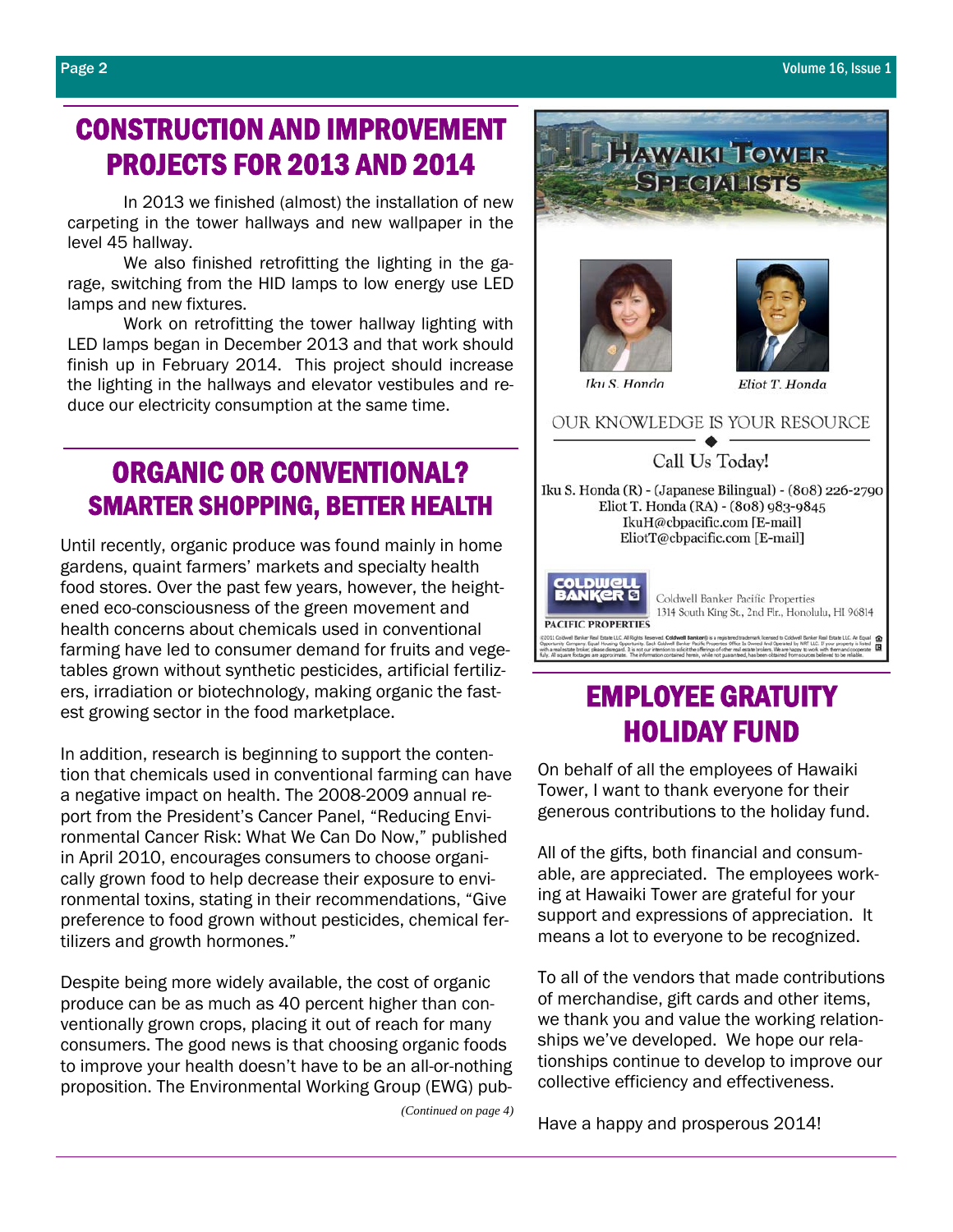## HOLIDAY PARTY

On December 20th Hawaiki Tower had a holiday party for residents. Mahalo nui loa to all who attended. Everyone enjoyed connecting with their neighbors, the food and conversation.

# TIP ON SAVING ON **INSURANCE**<br>Whether you own or rent your home, insurance is es-

sential to protect your property and household goods. Comparison shopping for the best rates will certainly save you some money, but you also can save by following these tips:

- Choose a higher deductible—increasing your deductible by just a few hundred dollars can make a big difference in your insurance premium.
- Ask your insurance agent about discounts. Dead bolts, smoke and carbon monoxide detectors, security systems, storm shutters and fire-retardant roofing material are just some of the home safety features that can often lower your rate. You also may be able to get a lower premium if you are a longterm customer or if you bundle other coverage, such as auto insurance, with your provider. Some companies also offer senior discounts for customers who are older than 55 years.
- Don't include the value of the land when you are deciding how much coverage to buy. If you insure your house, but not the land under it, you can avoid paying more than you should. Even after a disaster, the land will still be there.
- If you're a renter, don't assume your landlord carries insurance on your personal belongings. She or he likely doesn't. Purchase a separate renters' policy to be sure your property—like furniture, electronics, clothing and other personal items—is covered.
- Don't wait until you have a loss to find out whether you have the right type and amount of insurance. For example, many policies require you to pay extra for coverage for high-ticket items like computers, cameras, jewelry, art, antiques, musical instru-

*(Continued on page 4)* 



We provide comprehensive maintenance and repair work to keep your residence in optimum working order.

- \* General & Air Conditioner Maintenance
- $\star$  Plumbing Inspection and Repairs
- \* Lighting/Fan Fixture Installations
- $\star$  Painting & Drywall Work
- \* Light Renovation Work

For more information on rates and services or to schedule an appointment:

 $(808) 864 - 5833$ 

You can also visit our office at Lobby Level, Suite 303 (next to the Resident Manager)

Hawaiki Tower • 88 Piikoi Street, Suite 303 • Honolulu, HI 96814 www.bretthillcompanies.com



Give us a call or stop by Hawaiki #301 in the lobby to find

out how we can help! English & 日本語:

(808) 596-8801 info@sachihawaii.com